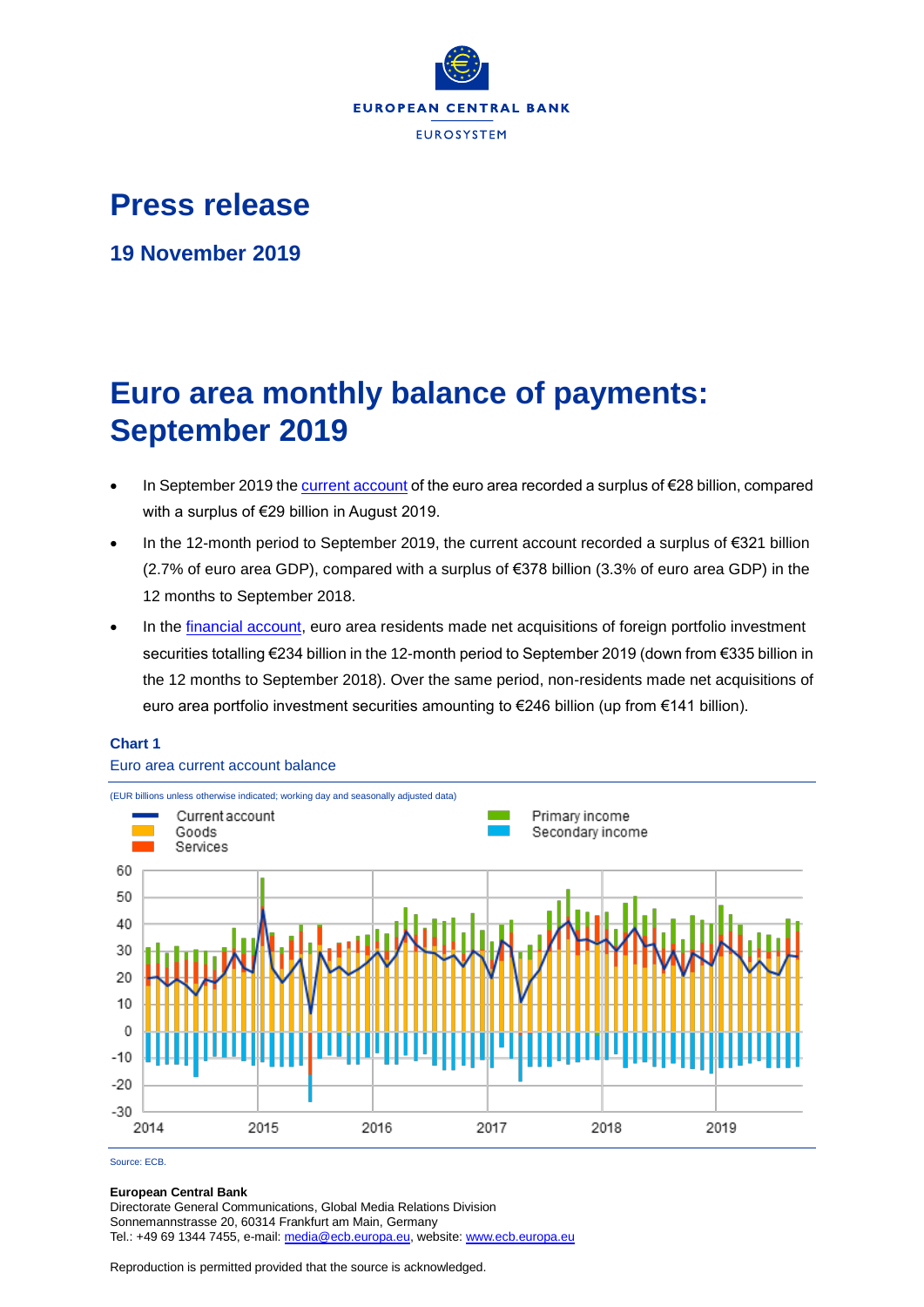The *current account* of the euro area recorded a surplus of €28 billion in September 2019, compared with a surplus of €29 billion in August 2019 (see Chart 1 and Table 1). Surpluses were recorded for *goods* (€27 billion), *services* (€10 billion) and *primary income* (€4 billion). These were partly offset by a deficit for *secondary income* (€13 billion).

## **Table 1**

#### Current account of the euro area

|                        |                  | Cumulated figures for the 12-month<br>period ending in |          |                            |         |       |                   |                 |
|------------------------|------------------|--------------------------------------------------------|----------|----------------------------|---------|-------|-------------------|-----------------|
|                        |                  | September 2018                                         | % of GDP | September 2019<br>% of GDP |         |       | Sep 2018 Aug 2019 | <b>Sep 2019</b> |
|                        | <b>Balance</b>   | 378                                                    | 3.3%     | 321                        | 2.7%    | 21    | 29                | 28              |
| <b>Current account</b> | Credit           | 4,108                                                  | 35.8%    | 4,243                      | 36.2%   | 349   | 352               | 352             |
|                        | Debit            | 3,731                                                  | 32.5%    | 3,922                      | 33.4%   | 328   | 324               | 324             |
| <b>Goods</b>           | <b>Balance</b>   | 315                                                    | 2.7%     | 321                        | 2.7%    | 21    | 28                | 27              |
|                        | Credit (exports) | 2,326                                                  | 20.2%    | 2,407                      | 20.5%   | 197   | 200               | 202             |
|                        | Debit (imports)  | 2,011                                                  | 17.5%    | 2,087                      | 17.8%   | 176   | 172               | 176             |
| <b>Services</b>        | <b>Balance</b>   | 118                                                    | 1.0%     | 77                         | 0.7%    | 8     | $\overline{7}$    | 10              |
|                        | Credit (exports) | 913                                                    | 7.9%     | 952                        | 8.1%    | 78    | 81                | 80              |
|                        | Debit (imports)  | 795                                                    | 6.9%     | 875                        | 7.5%    | 69    | 75                | 70              |
| Primary income         | <b>Balance</b>   | 84                                                     | 0.7%     | 84                         | 0.7%    | 5     | $\overline{7}$    | 4               |
|                        | Credit           | 755                                                    | 6.6%     | 774                        | 6.6%    | 65    | 62                | 62              |
|                        | Debit            | 671                                                    | 5.8%     | 690                        | 5.9%    | 60    | 55                | 58              |
| Secondary income       | <b>Balance</b>   | $-139$                                                 | $-1.2%$  | $-160$                     | $-1.4%$ | $-14$ | $-14$             | $-13$           |
|                        | Credit           | 114                                                    | 1.0%     | 110                        | 0.9%    | 9     | 8                 | 8               |
|                        | Debit            | 254                                                    | 2.2%     | 270                        | 2.3%    | 23    | 22                | 21              |

(EUR billions unless otherwise indicated; transactions; working day and seasonally adjusted data)

Source: ECB.

Note: Discrepancies between totals and their components may be due to rounding.

#### Data for the current [account](http://sdw.ecb.europa.eu/browseSelection.do?df=true&ec=&dc=&oc=&pb=&rc=&DATASET=0&removeItem=&removedItemList=&mergeFilter=&activeTab=&showHide=&FREQ.243=M&ADJUSTMENT.243=Y&REF_AREA.243=I8&ACCOUNTING_ENTRY.243=B&ACCOUNTING_ENTRY.243=C&ACCOUNTING_ENTRY.243=D&INT_ACC_ITEM.243=CA&INT_ACC_ITEM.243=G&INT_ACC_ITEM.243=IN1&INT_ACC_ITEM.243=IN2&INT_ACC_ITEM.243=S&node=9688874&legendRef=reference&legendNor=) of the euro area

In the 12 months to September 2019, the *current account* recorded a surplus of €321 billion (2.7% of euro area GDP), compared with a surplus of €378 billion (3.3% of euro area GDP) in the 12 months to September 2018. This decline was mainly driven by a smaller surplus for *services* (down from €118 billion to €77 billion) and a larger deficit for *secondary income* (up from €139 billion to €160 billion). These developments were partly offset by a bigger surplus for *goods* (up from €315 billion to €321 billion), while the surplus for *primary income* remained stable over the same periods at €84 billion.

Directorate General Communications, Global Media Relations Division Sonnemannstrasse 20, 60314 Frankfurt am Main, Germany Tel.: +49 69 1344 7455, e-mail[: media@ecb.europa.eu,](mailto:media@ecb.europa.eu) website[: www.ecb.europa.eu](http://www.ecb.europa.eu/)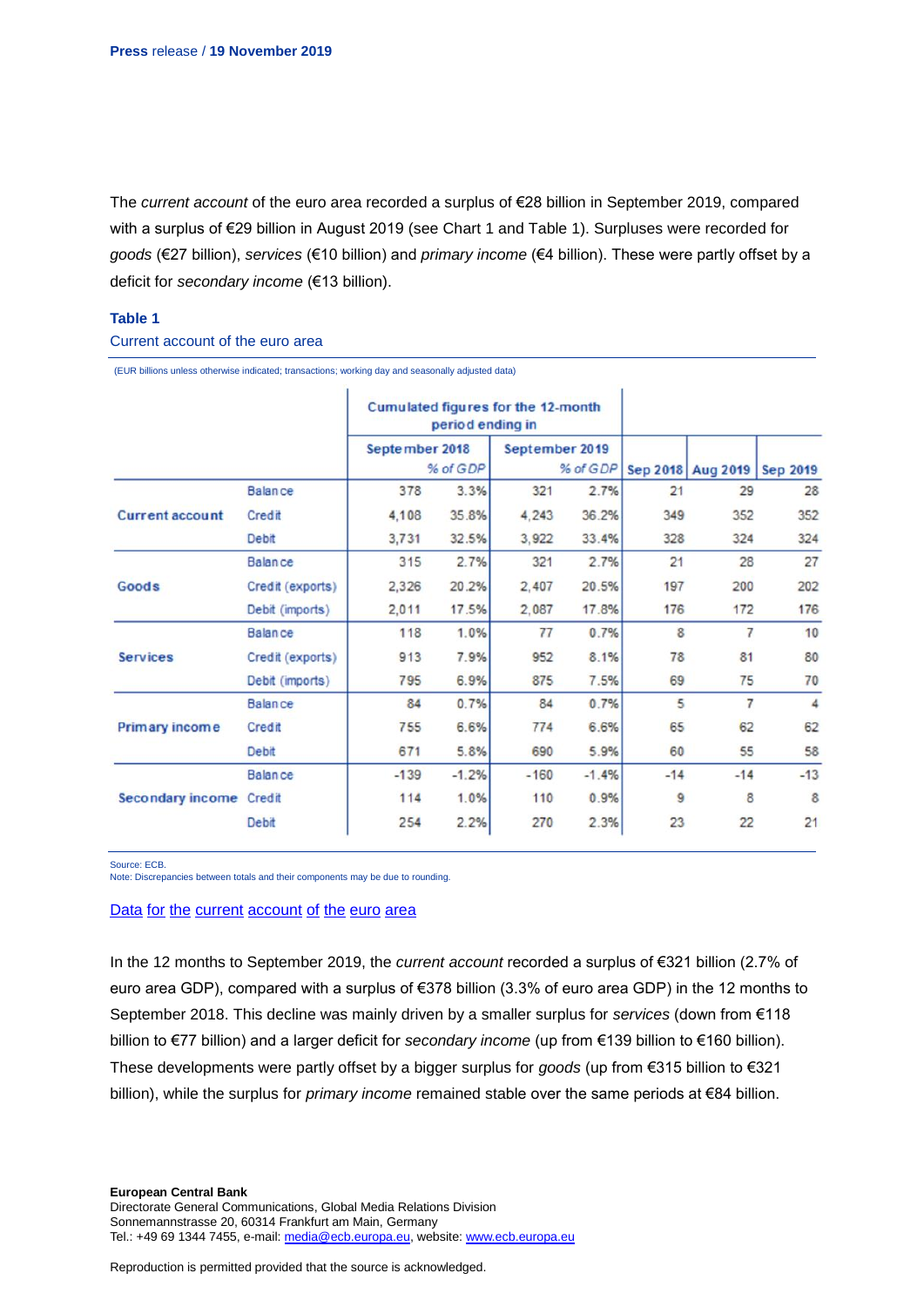## **Chart 2**

#### Selected items of the euro area financial account



Source: ECB.

Notes: For assets, a positive (negative) number indicates net purchases (sales) of non-euro area instruments by euro area investors. For liabilities, a positive (negative) number indicates net sales (purchases) of euro area instruments by non-euro area investors.

In *direct investment*, euro area residents made net disinvestments of €284 billion in non-euro area assets in the 12-month period to September 2019, following net investments of €71 billion in the 12 months to September 2018 (see Chart 2 and Table 2). At the same time, non-residents made net disinvestments in euro area assets of €155 billion in the 12-month period to September 2019, following net disinvestments of €57 billion in the 12 months to September 2018.

In *portfolio investment*, net acquisitions of foreign debt securities by euro area residents increased to €247 billion in the 12-month period to September 2019, following net purchases of €218 billion in the 12 months to September 2018. Over the same period, euro area residents made net sales of foreign equity of €13 billion, after net purchases of €117 billion in the 12 months to September 2018. Non-residents made net purchases of euro area debt securities (€42 billion) in the 12 months to September 2019, after recording net sales of €54 billion in the 12 months to September 2018. Over the same period, non-residents' net purchases of euro area equity rose to €204 billion from €195 billion.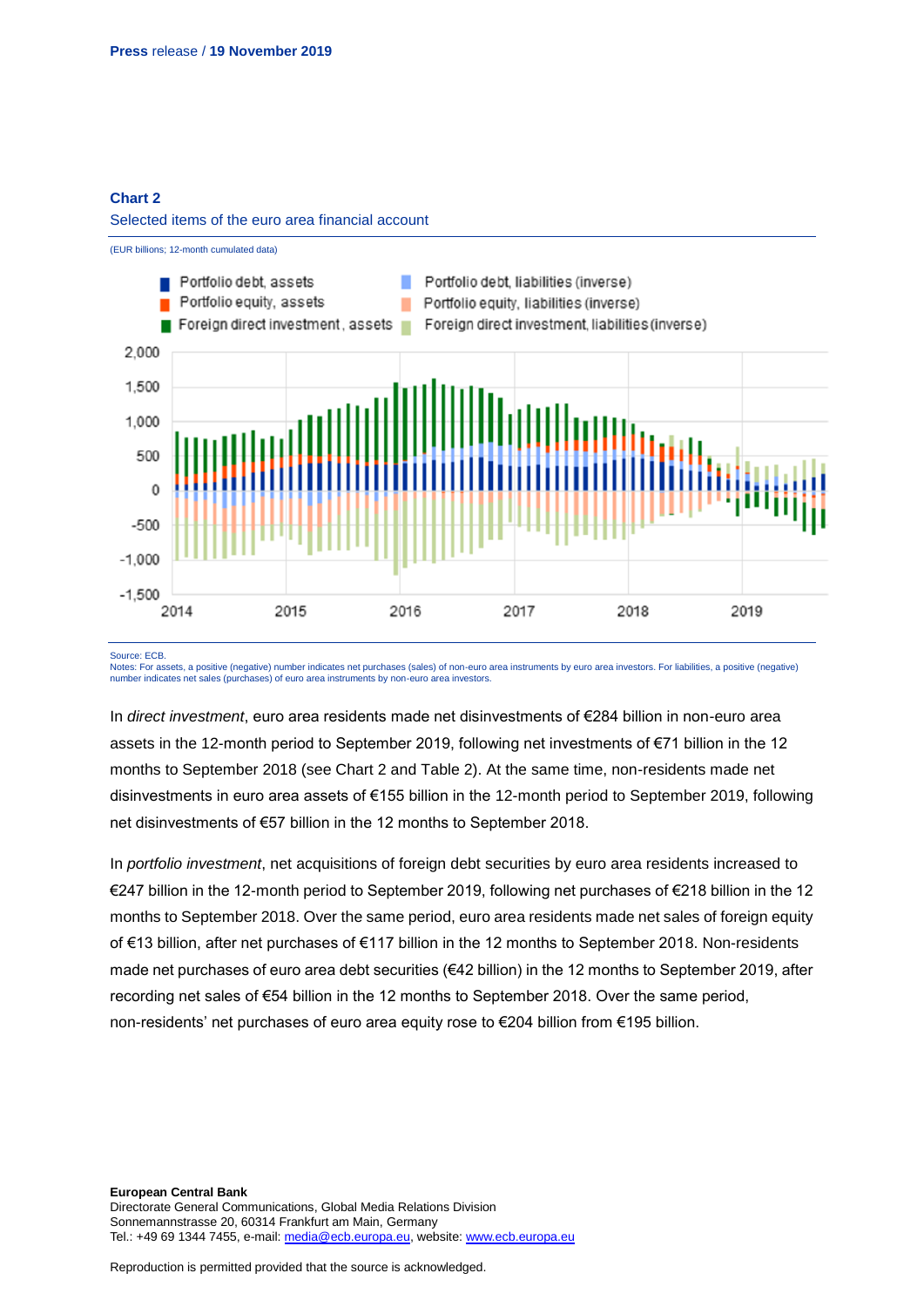## **Table 2**

#### Financial account of the euro area

(EUR billions unless otherwise indicated; transactions; non-working day and non-seasonally adjusted data)

|                                    | Cumulated figures for the 12-month period ending in |                |             |                |               |             |
|------------------------------------|-----------------------------------------------------|----------------|-------------|----------------|---------------|-------------|
|                                    |                                                     | September 2018 |             | September 2019 |               |             |
|                                    | Net                                                 | <b>Assets</b>  | Liabilities | Net            | <b>Assets</b> | Liabilities |
| <b>Financial account</b>           | 342                                                 | 758            | 416         | 230            | 417           | 188         |
| Direct investment                  | 129                                                 | 71             | $-57$       | $-128$         | $-284$        | $-155$      |
| <b>Portfolio inves tment</b>       | 193                                                 | 335            | 141         | $-11$          | 234           | 246         |
| Equity                             | $-78$                                               | 117            | 195         | $-217$         | $-13$         | 204         |
| Debt securities                    | 272                                                 | 218            | $-54$       | 205            | 247           | 42          |
| <b>Financial derivatives (net)</b> | 72                                                  | 72             |             | 67             | 67            |             |
| Other investment                   | $-73$                                               | 259            | 332         | 289            | 386           | 98          |
| Eurosystem                         | $-109$                                              | 3              | 112         | 34             | 14            | $-20$       |
| Other MFIs                         | 37                                                  | 162            | 126         | 325            | 326           | 1           |
| General government                 | 15                                                  | 9              | $-6$        | 1              | 8             | 6           |
| Other sectors                      | $-15$                                               | 84             | 100         | $-72$          | 39            | 111         |
| Reserve assets                     |                                                     | 21             |             | 13             | 13            |             |

Source: ECB.

Notes: Decreases in assets and liabilities are shown with a minus sign. Net financial derivatives are reported under assets. "MFIs" stands for monetary financial institutions. Discrepancies between totals and their components may be due to rounding.

### Data for the [financial](http://sdw.ecb.europa.eu/browseSelection.do?df=true&ec=&dc=&oc=&pb=&rc=&DATASET=0&removeItem=&removedItemList=&mergeFilter=&activeTab=&showHide=&FREQ.243=M&REF_AREA.243=I8&REF_SECTOR.243=S1&REF_SECTOR.243=S121&REF_SECTOR.243=S12T&REF_SECTOR.243=S13&REF_SECTOR.243=S1P&COUNTERPART_SECTOR.243=S1&FLOW_STOCK_ENTRY.243=T&ACCOUNTING_ENTRY.243=A&ACCOUNTING_ENTRY.243=L&ACCOUNTING_ENTRY.243=N&FUNCTIONAL_CAT.243=D&FUNCTIONAL_CAT.243=O&FUNCTIONAL_CAT.243=P&FUNCTIONAL_CAT.243=R&INSTR_ASSET.243=F&INSTR_ASSET.243=F3&INSTR_ASSET.243=F5&INSTR_ASSET.243=FL&MATURITY.243=T&MATURITY.243=_Z&node=9688874&legendRef=reference&legendNor=) account of the euro area

In *other investment*, euro area residents' net acquisitions of foreign assets increased to €386 billion in the 12 months to September 2019 (compared with €259 billion in the 12 months to September 2018), while their net incurrence of liabilities decreased to €98 billion from €332 billion.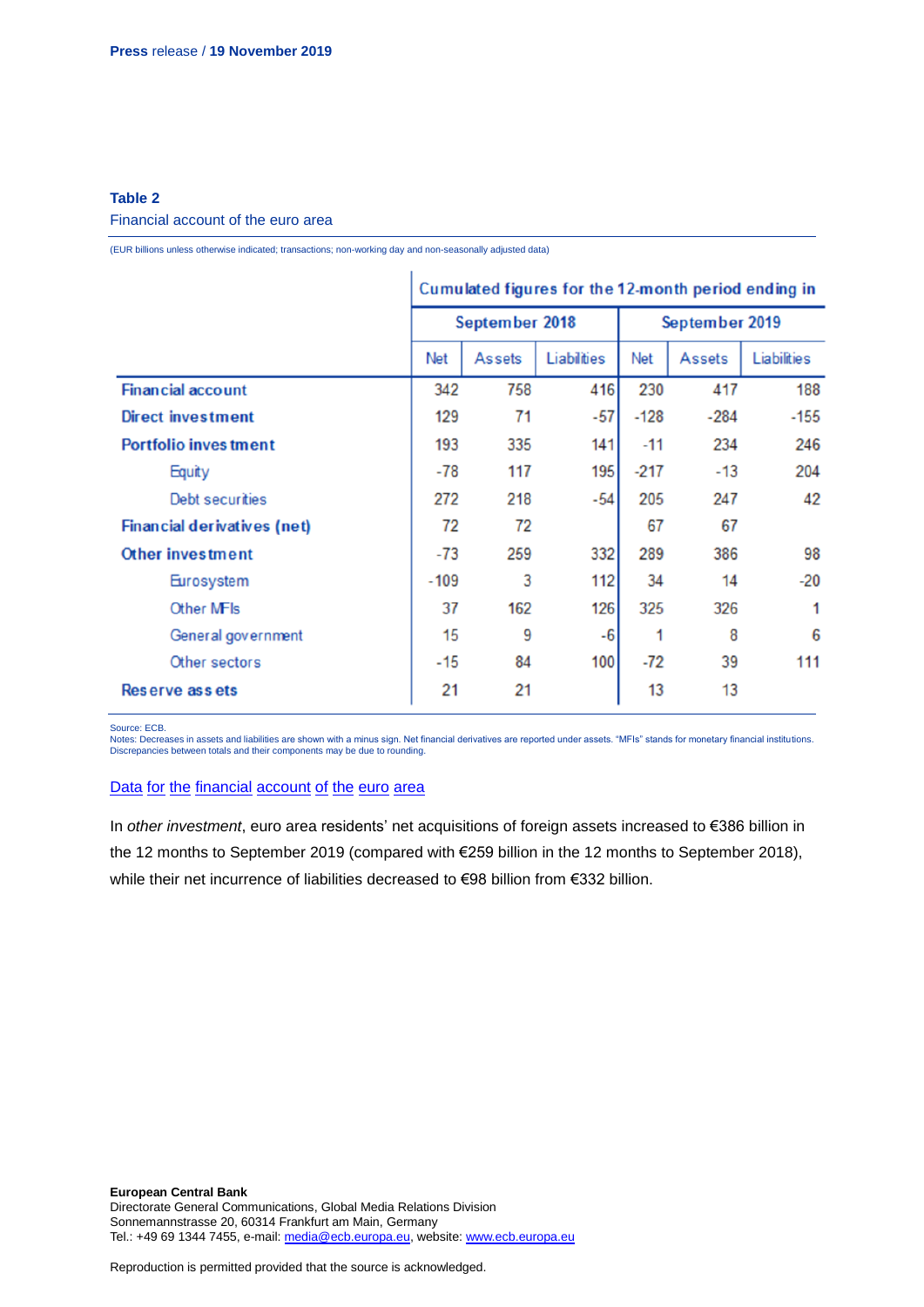## **Chart 3**

#### Monetary presentation of the balance of payments



Source: ECB.

Notes: MFI net external assets as reported in the consolidated MFI balance sheet items statistics. B.o.p. transactions refer only to transactions of non-MFI residents of the euro area. Financial transactions are shown as liabilities net of assets. "Other" includes financial derivatives, other investment and statistical discrepancies.

The monetary presentation of the balance of payments (see Chart 3) shows that the *net external assets* of euro area MFIs increased by €343 billion in the 12-month period to September 2019. This increase was mainly driven by the euro area's *current and capital accounts* surplus and by euro area non-MFIs' *portfolio investment equity* and *direct investment* net inflows. The increase was only partly offset by net outflows in euro area non-MFIs' *portfolio investment debt securities*.

In September 2019 the Eurosystem's stock of *reserve assets* decreased to €827.0 billion, down from €836.5 billion in the previous month (see Table 3). This decrease was driven by negative price changes (€7.5 billion) and net sales of assets (€6.2 billion), which were partly offset by positive exchange rate changes (€3.9 billion).